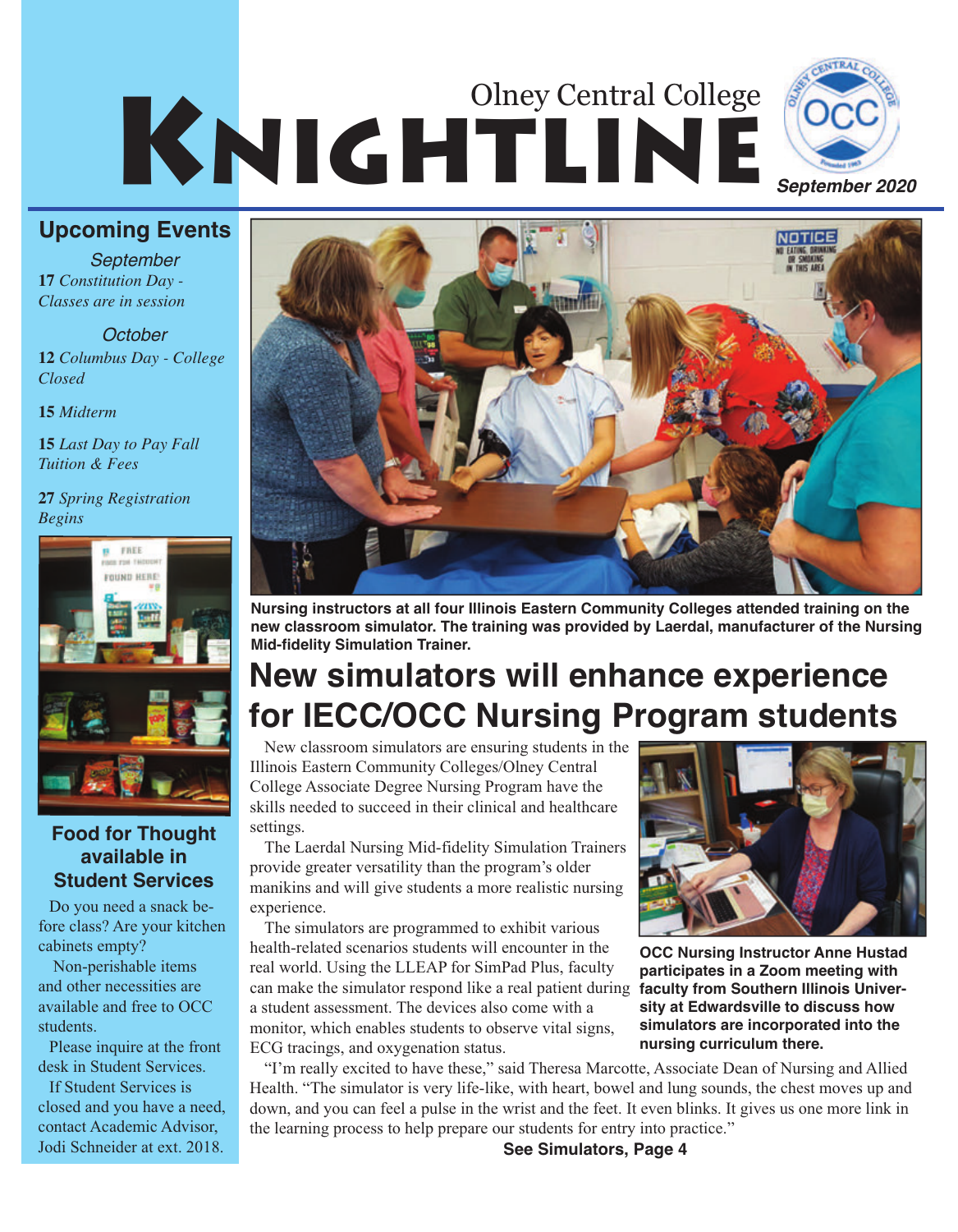## **Anne Hustad completes DNP degree**

Olney Central College Nursing Instructor Anne Hustad has completed her Doctor of Nursing Practice degree from Southern Illinois University at Edwardsville.

The DNP is one of two doctorate degrees available in the nursing field. SIU-E's program combines classwork along with a comprehensive research project.

"I am so excited to have it finished," Hustad said. "I have been working on it for two years and COVID-19 changed how we did things. There was no graduation and I had to do my project and discussions through Zoom, instead of in person."

Hustad's project, "Dedicated Preceptors Improve Nurse Residency," explored how the use of a residency can improve nurse retention at small rural hospitals.

"I met with representatives of a hospital's education department and its administration to come up with a plan to determine what I could do to help them," Hustad said. "They had done a nurse residency before and were looking for ways to improve it."

Hustad has served as a nursing instructor

and head of the nursing department at OCC for 15 years. She is the advisor for both the OCC Student Nurses Association and Alpha Delta Nu, the nursing honor society. She also provides the manual skills evaluation for CNAs who want to enter the nursing program, but are not on the state registry.

Hustad is a graduate of the IECC/OCC Associate Degree Nursing Program, having attended Frontier Community College in Fairfield. She completed her bachelor's degree in nursing from Southern Illinois University at Edwardsville and her master's degree from Regis University in Denver, Colo.

Hustad is a Certified Nurse Educator and was selected by the Illinois Board of Higher Education to participate in the Nurse Educator Fellowship Program in 2018.

Before coming to OCC, Hustad worked 11 years as a school nurse in the Clay City Community Unit School District. She also worked as a WIC nurse for the Clay County Health Department and as a staff nurse at Richland Memorial Hospital, the Veterans Administration Medical Center and Flora Manor.

## **Dining Dollar Meal Plans available for Knight Kafe**

Dining Dollar Meal Plans are available for use in OCC's Knight Kafe.

The plans offer a 10-percent discount on purchases and may be obtained in the OCC Business Office.

The Platinum Package, a \$950 value, provides an average of \$60 in Dining Dollars per week for 16 weeks and may be purchased for \$855. The Gold Package, an \$800 value, provides an average of \$50 in Dining Dollars per week for 16 weeks and may be purchased for \$720.

The Silver Package, a \$560 value, provides an average of \$35 in Dining Dollars per week for 16 weeks at a cost of \$504. The Bronze Package, a \$320 value, provides an average of \$20 in Dining Dollars per week for 16 weeks and may be purchased for \$288.

Dining Dollar Meal Plans are PELL eligible.

Dining Dollar Meal Plans are non-refundable and can only be redeemed at the

college where they are purchased. Any unused value at the end of the academic year will not carry forward. Report lost or stolen cards to the Business Office immediately.



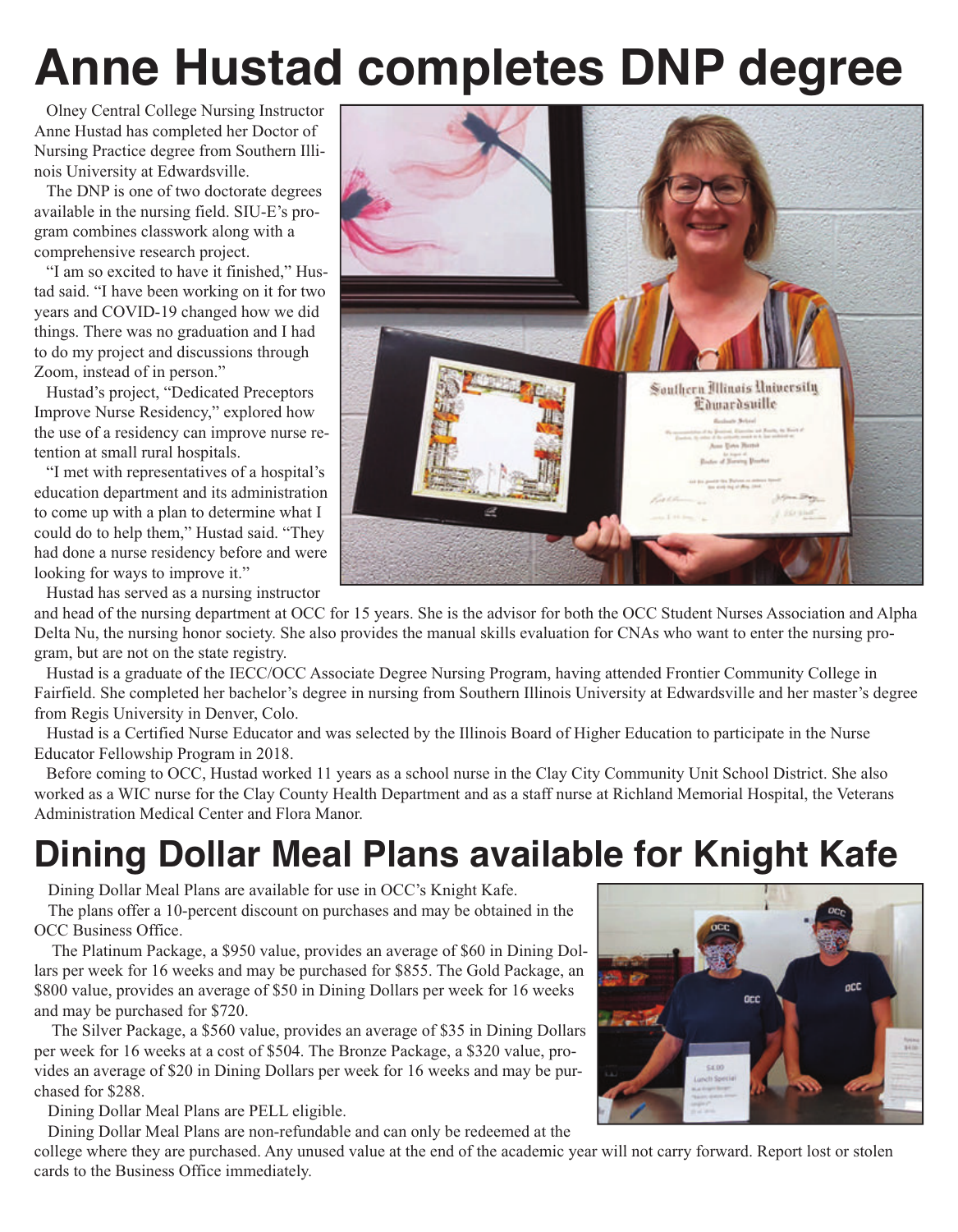

**Kale Wheeler, of Noble, was the winner of a drawing for a \$500 tuition waiver held in conjunction with OCC's Mobile Registration event. Pictured, from left, are Advisors/Recruiters Jodi Schneider and Sheri Gray, Kale and OCC President Rodney Ranes.**

## **OCC Mobile Registration big success**

Olney Central College Advisors/Recruiters Jodi Schneider and Sheri Gray made enrolling in fall classes easier for students with mobile registration.

"Due to COVID-19, our OCC Student Services Offices were closed to the public for nearly three months," Schneider said. "I tried to work remotely from home as well, but my country home Internet was not good and phone registrations were not easy to convey. I searched high and low for new creative plans and ideas. It then occurred to me, why not take our college van and simply go to the people, if they can't come to us. With that idea, we packed up the van, carried our offices in travel bags and hit the road."

During a three-week period, Schneider and Gray visited 17 locations in Clay, Jasper, Lawrence, Edwards and Richland counties. Stops ranged from school parking lots to convenience stores, courthouse squares and a drive-in theater.

"I enjoyed being out in several of our small communities in the district," Schneider said. "We made great efforts to manage our time wisely to hit several spots in each of our counties. It was also great to be back to work with Sheri. This was our first recruiting trip and adventure

as OCC Student Services Advisors. Because we each have different experiences, contacts and talents it makes us such a great team. I am excited for our next OCC adventures."

Along with registering students, Schneider and Gray held giveaways and even had a chance to connect with alumni, including Lawrenceville Mayor Don Wagner, a member of OCC's first graduating class.

"We enjoyed the opportunity to visit our surrounding communities and meet wonderful people," Gray said. "OCC Mobile Registration was effective because it reminded people that even though our campus is located in Richland County, we are also a part of their community. It was an extra way we could provide a service to meet the educational needs of our students."

The event concluded with a drawing for a \$500 tuition waiver, which was awarded to Kale Wheeler, of Noble.

Schneider and Gray are already making plans for a Spring Mobile Registration later this year.

"OCC Mobile Registration was very effective, as we could finally meet with our students face-to-face again," Schneider said. "Personal attention at OCC is our forte. When you can meet with a familiar face to have answers, explanations or detailed directions, it makes all the difference. If everything in the world was an automated voice or electronic system, you would not get the satisfaction of the personal connection. Connections are very important for success."